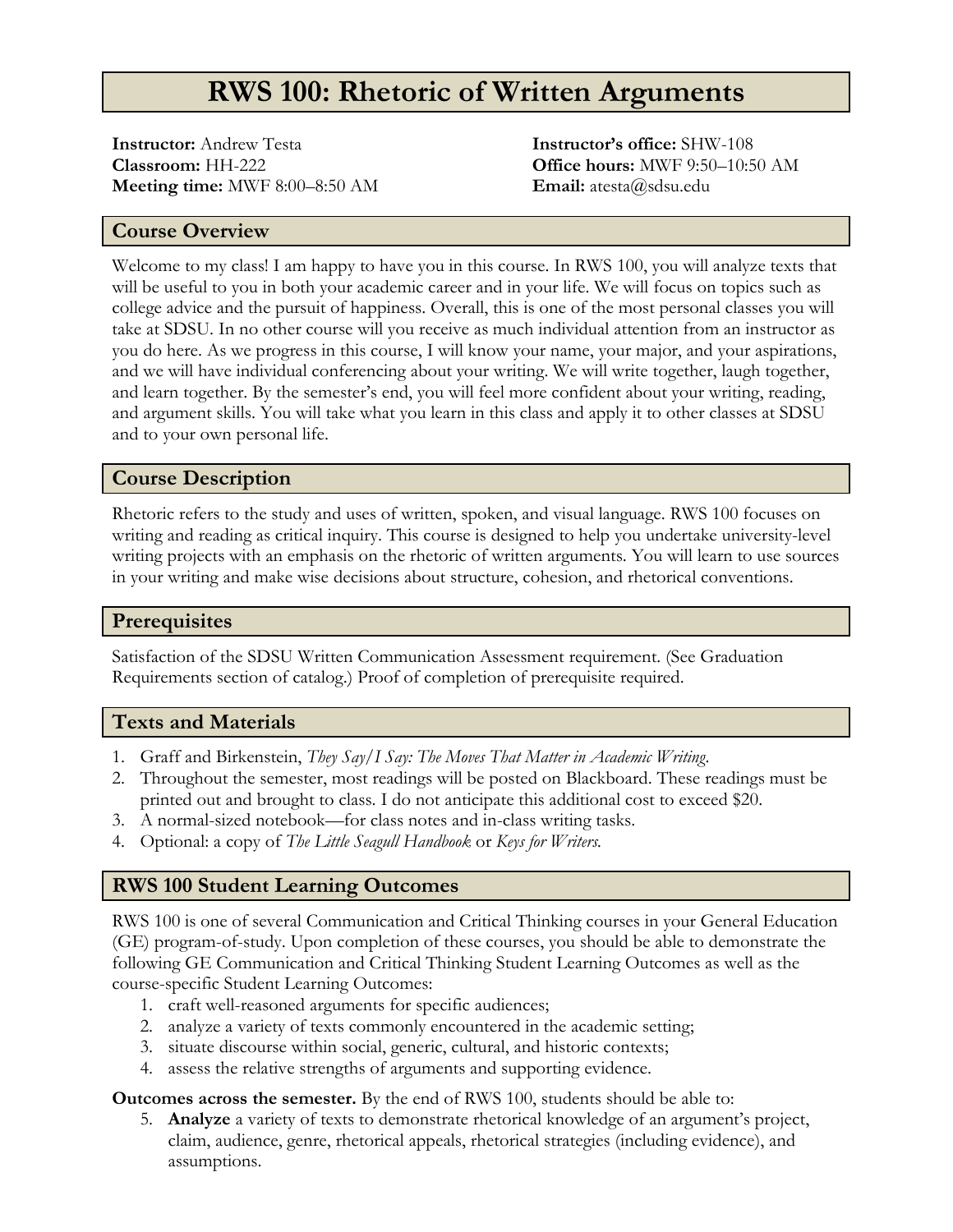- 6. **Evaluate** arguments and their evidence through a process of critical inquiry.
- 7. **Locate, evaluate, and incorporate** material from sources into their writing projects.
- 8. **Compose** a variety of texts, employing flexible composing strategies and processes for invention, structure, drafting, reflection, collaboration, feedback, revision, and editing.
- 9. **Apply conventions** of academic writing, including genre choices, grammar, spelling, mechanics, and citation practices.

#### **RWS 100 Assignment Types**

- 1. Identify an author's argument, claim, project, assumptions, and evidence. Analyze and evaluate the extent to which evidence and reasoning support the argument.
- 2. Construct an account of an author's project and argument, focusing on its use of a significant source. Examine the original source material, and analyze how that argument makes use of it. Consider what was included and what was excluded and why.
- 3. Use multiple texts that examine a significant public argument, identifying and analyzing the rhetorical strategies used to support their arguments. Explain how those strategies contribute to the authors' appeals to ethos, pathos, and logos. Consider how those strategies are based on key assumptions the authors make about their audiences. Evaluate the relative effectiveness of the texts with respect to the intended audiences.

## **Grading Breakdown**

| Assignment                                                                  | $\frac{0}{0}$ | Due Date |
|-----------------------------------------------------------------------------|---------------|----------|
| Assignment 1: Analyzing an Argument                                         | 20            | 10/1     |
| Assignment 2: Analyzing Arguments and Source Material                       | 25            | 11/1     |
| Assignment 3: Using Multiple Texts to Examine A Significant Public Argument | 25            | 12/12    |
| Portfolio (homework, quick writes, group work, workshops, conferences)      | 15            | Ongoing  |
| Participation (attendance, careful preparation, rhetorical listening)       |               | Ongoing  |

| Grade | $\frac{0}{0}$ |
|-------|---------------|
|       | 93-100        |
|       | $90-92$       |
| $B+$  | 87-89         |

| Grade | $\frac{0}{0}$ |
|-------|---------------|
| В     | 83-86         |
| $B -$ | 80-82         |
|       | 77-79         |

| Grade   | $\frac{0}{0}$ |
|---------|---------------|
|         | 73-76         |
|         | 70-72         |
| $+(-1)$ | 67-69         |

| Grade |              |
|-------|--------------|
|       | 60-66        |
| H     | <b>Below</b> |
|       | 60           |

Please remember that grades never reflect the intrinsic worth of a human being. I evaluate the quality of your work; thus, a disappointing grade is not a measure of your value as a person or your inherent potential at writing. Finally, for a complete description of what grades "mean," please see page 469 of the SDSU *General Catalog*. Generally, an "A" means excellent and nearly perfect; a "B" means very good and solid; a "C" means satisfactory and adequate; and a "D" and "F" are unsatisfactory and do not adequately address the prompt.

### **Requirements**

**Essays:** You will write three essays of five to eight pages in length for this course. These papers will each require two rough drafts and one conference (meeting) with me. All drafts are due electronically on Blackboard by the respective deadline and must adhere to MLA formatting (Works Cited page, 12pt font, double-spaced). In addition, all essays must be completed to pass the class.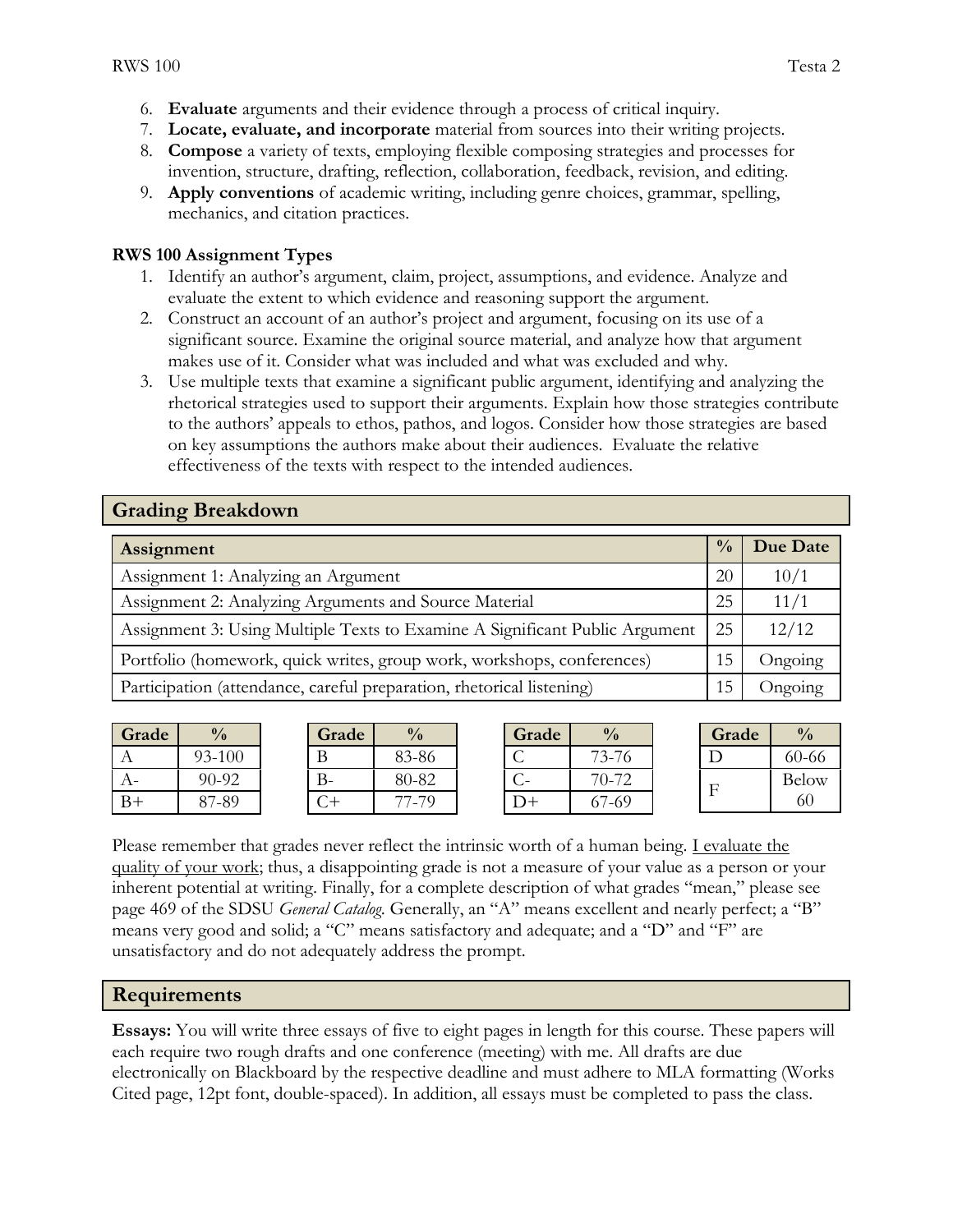**Portfolio:** You will compose a number of shorter pieces of writing—homework, reflections, reading responses, group work, and peer reviews. Altogether, this is your "portfolio." This work will help you draft key elements of the major papers—it is *not* busy work. Please print out homework.

**Participation:** Much of the course involves in-class discussion and, as such, requires you regularly contribute your insights. The participation grade includes preparatory reading, rhetorical listening, attendance, effort invested in class discussion and presentations, and peer reviews. Since this is a discussion-based class, it is vital that you listen and speak respectfully to others. I also encourage you to express your opinions – they will help inspire good class discussions.

**Workshops:** We will have many helpful peer review workshops for rough drafts in this class. These workshops require your attendance and optimistic participation in the peer reviews.

**Conferences:** Before every major paper, you will individually conference with me so that I can look over your essay, answer any questions you may have, and guide you on how to improve.

**Presentations:** You will occasionally be asked to give a brief presentation in class, either individually or as part of a group. These will be low-stress and low-stakes.

#### **Policies and Procedures**

**Attendance:** There is no substitute for attending class. Research shows that attending class is one of the biggest factors of student success in college. Since this is a discussion-oriented course, your attendance is crucial and key to doing the portfolio work and the essays. Regular attendance will greatly elevate your chances of performing well in the class. Thus, you are expected to attend every meeting. You are allowed three "free" absences, but please only use them for emergencies.

Now, if three absences are reached, each additional absence will diminish your overall final grade by 1%, and these are deducted from your end-of-semester total. If you are absent more than 8 times, you risk automatically failing the course, and not just because of this policy but because you were not here enough to learn how to write the assignments. I take roll each class.

Overall, please plan to be present and on time – it counts as half an absence if you are more than five minutes late. If you are more than 15 minutes late, it counts as an absence, but please still come to do the valuable in-class work. It also counts as an absence if you leave before class ends. If you need to miss class, come late, or leave early for a documented emergency, please email me. If you are absent, you are still responsible for knowing what you missed and when the homework is due. Please contact other students and check Blackboard for this information before emailing me.

**Participation:** Participation is central to this class. We will have frequent quick writes, group work, and presentations. As far as talking, you should try to do more than simply sit in class, and you are not guaranteed an "A" in the participation portion of your grade for just attending class. Active participation does not have to mean answering every question I ask; that is, your enthusiasm and optimism for the material during class are also important in calculating this grade.

**Email:** Email is the best way to communicate with me outside of class. Please email me if you think you might have to be absent or late, or if you have any small questions. I usually respond in a few hours. However, please understand that I will not read drafts over email; discuss grades over email; or go over any lengthy problems you may be having (e.g., several absences, missed work, late work). All of these issues should be saved for office hours. Finally, when you receive my email reply on your question, please respond in a timely manner, so that I know you've read it.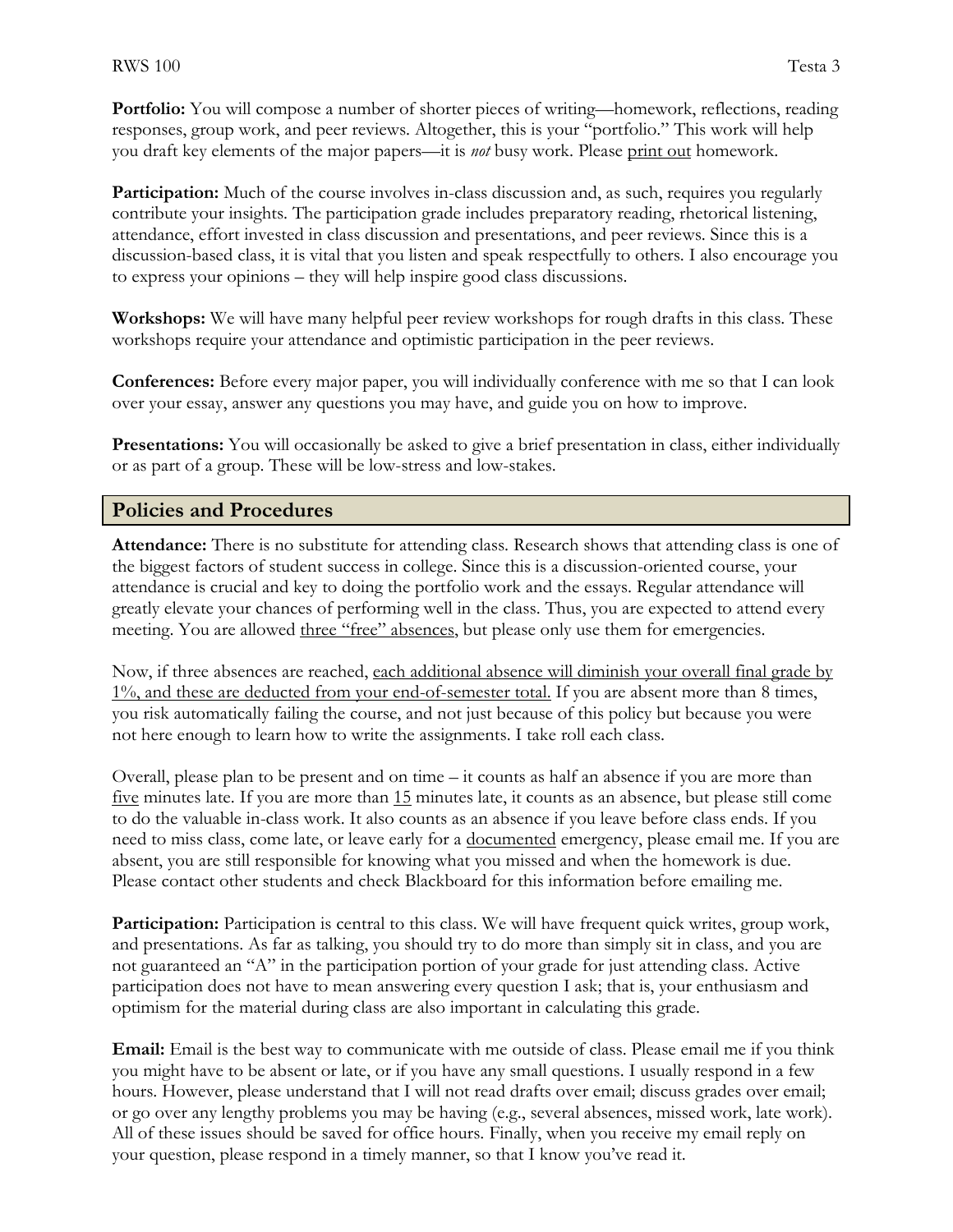**Electronics:** While I love technology, it can become a distraction to both you and the students around you. As a result, please **turn off ALL electronics** (including phones and laptops) when you are in class. If you are using social media, texting, listening to music, or shopping during class, I will mark you absent for the class, and it will also negatively affect your overall participation grade.

Late Work: Life can sometimes get in the way. Thus, if you think you cannot make a deadline, please talk to me in advance. With exception of the final essay, you are allowed one penalty-free paper extension, but you must inform me at least a day in advance. The extension will be for two days after the due date, and papers must be submitted to Blackboard by 11:59PM unless we have made different arrangements. Aside from this freebie, for major assignments you will be lowered a letter grade (i.e., a B becomes a C, or an 84 becomes a 74) for every day late. After one week, late essays will no longer be accepted. **For in-class work and homework, late work is not accepted.** In case of **documented** extenuating circumstances, please communicate with me.

**Revision:** You have the option to revise **one** of your first two major assignments. The revised assignment will be **averaged** with the original grade and must be turned in on or before the final class. For this option, you must **meet with me** during office hours to go over your revision plans. In addition, your revised essay must also contain a 200+ word writer's note at the end which justifies revising. Overall, the revision must be significant and more than grammar and spelling corrections.

**Workshops and Conferencing:** You must attend all of the rough draft workshops and conferences with me—they are instrumental to your performance in this course. For each workshop or conference you miss, your final grade on that unit's paper will go down by 1/3 of a letter grade (i.e., an A- becomes a B+, or a 90 becomes an 87). There is no way to make up a workshop, and I will not reschedule conferences with you, so it is important that you take both seriously and attend. In addition, if you do not submit your rough drafts to Blackboard, you will receive no credit for the workshops. **Please submit your rough drafts to Blackboard by the start of the workshop.**

**Plagiarism:** All of your work in this course must be original. Plagiarism will result in serious consequences ranging from grade reduction to failure in the class to expulsion from the college. For more information on the university cheating and plagiarism policy, please visit the **Student Affairs** [website](http://go.sdsu.edu/student_affairs/srr/cheating-plagiarism.aspx) at http://go.sdsu.edu/student\_affairs/srr/cheating-plagiarism.aspx. SDSU's library also has an excellent tutorial on how to avoid plagiarism.

#### **Important Resources**

**Office Hours:** I hold office hours for you! I encourage all students to attend office hours, especially if you have questions or concerns about reading, writing, the course, or college in general. Bring all materials (drafts, pre-writing, texts) when you attend office hours. In addition, you can always email me to set up an appointment. Finally, I do not hold office hours on the weeks we are conferencing.

**Blackboard:** It is your responsibility to check Blackboard regularly. I will frequently post announcements, homework, and other information on Blackboard. Please check it daily.

**Course Tutoring:** SDSU has a Writing Center with an excellent staff of tutors to assist students in all courses. The Writing Center is located in the Love Library, Room LA 1103. For more information, visit the [Writing Center website](file:///F:/Documents/_sdsu/Fall%2017/Teaching/Writing%20Center%20website) at http://writingcenter.sdsu.edu/.

**Purdue Online Writing Lab:** Purdue OWL is a fantastic resource for MLA formatting, grammar, and academic writing. [Purdue OWL](https://owl.english.purdue.edu/) is located at https://owl.english.purdue.edu/.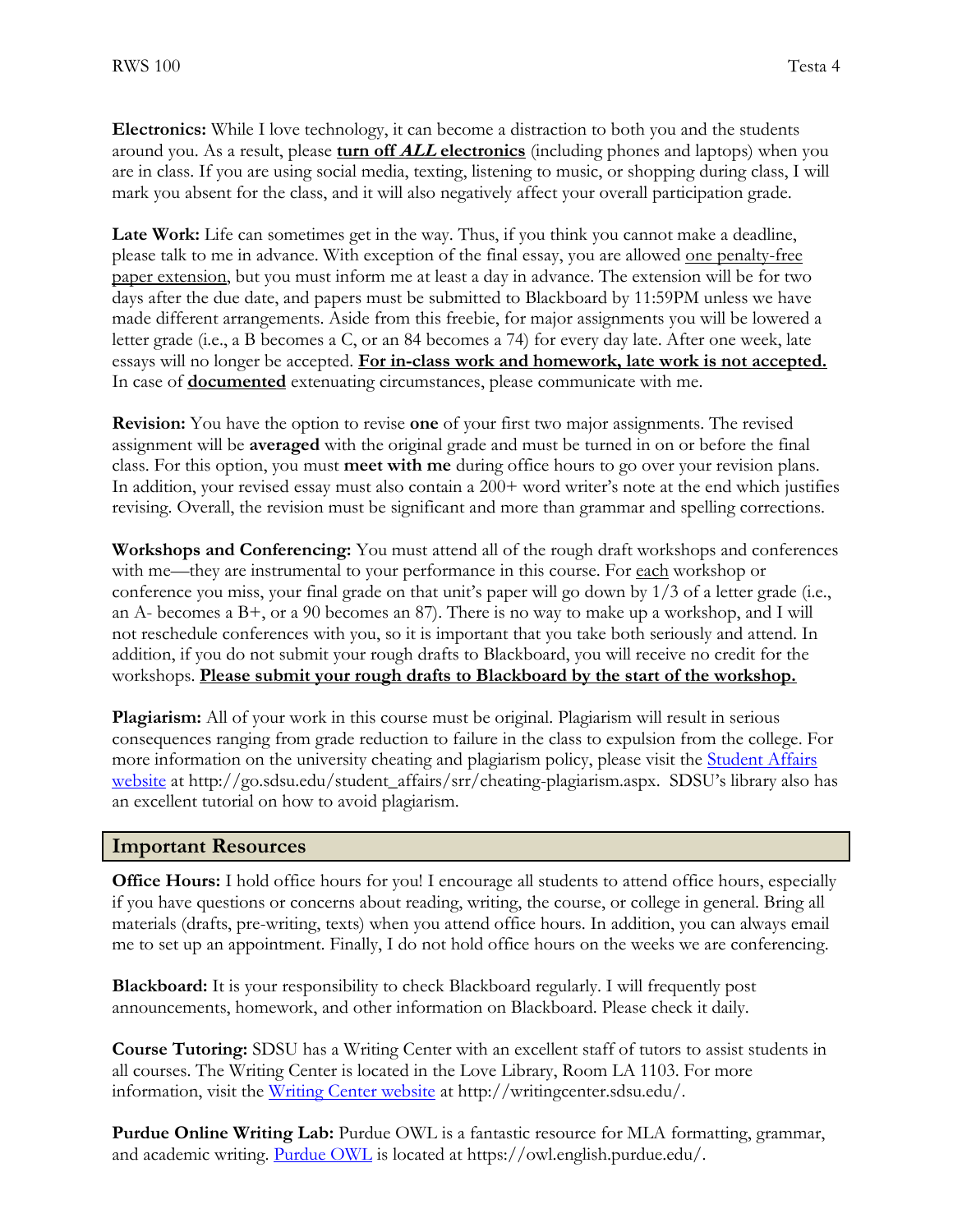**Students with Disabilities:** Every attempt will be made to offer reasonable accommodations for students with disabilities in this course. If you are a student with a disability and believe you will need accommodations for this class, it is your responsibility to contact Student Disability Services (SDS) as soon as possible. SDS staff are available in the Capulli Center in Suite 3101 or by phone at  $(619)$  594-6473 (voice) or  $(619)$  594-2929 (TTD/TTY). Please note that accommodations are not retroactive and that accommodations based upon disability cannot be provided until you have presented your instructor with an accommodation letter from SDS.

**Counseling:** There are many events and situations that put additional stress on being a student. SDSU has an excellent center for Counseling & Psychological Services. To set up an initial consultation, call (619) 594-5220. For immediate or emergency help, you are welcome to use San Diego's free 24-hour counseling number at (800) 479-3339. You can also always talk to me—via email, in office hours, or in a scheduled appointment. I was in your shoes and understand the difficulties that college life brings. I am happy to help in any way I can.

**Student-athletes:** Student-athletes have demanding schedules, and I am committed to helping you succeed in the course. While exceptions will not be made for attendance, assignment deadlines, or exams, I'm happy to work with all student-athletes in conjunction with Student-Athlete Support Services (call (619) 594-4743) to help you in this course.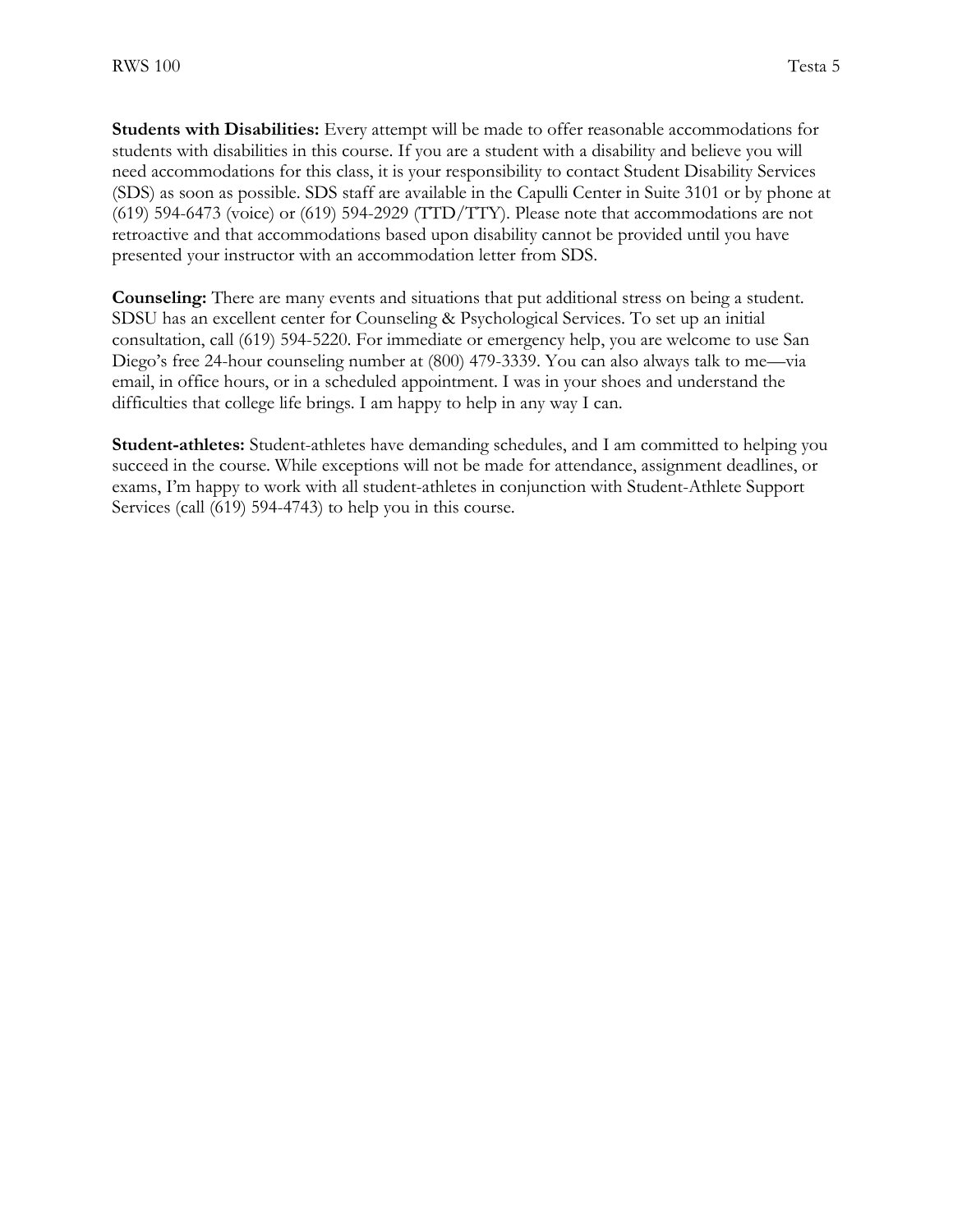# **Course Outline and Reading Schedule**

Please note that the following schedule is approximate. Refer to Blackboard for current information.

| Week/dates        | Schedule                                                                            |
|-------------------|-------------------------------------------------------------------------------------|
| Week <sub>1</sub> | M: Syllabus; overview of course; introductions.                                     |
| $8/27 - 8/31$     | W: Start of Unit 1. PACES. CR 3-9 & 13-15.                                          |
|                   | F: Rhetorical situation. Rohde article.                                             |
| Week 2            | M: Labor Day. No class on 9/3.                                                      |
| $9/3 - 9/7$       | W: Appeals. Selingo's College Majors article. TS/IS Introduction & CH1.             |
|                   | F: Evaluating evidence. H: Evaluating evidence.                                     |
| Week 3            | M: Assumptions. TS/IS CH8. H: Tone; Transitions; Using I.                           |
| $9/10-9/14$       | W: Fallacies. Nixon's Checkers speech. CR 47-56. H: Active Voice.                   |
|                   | F: Selingo's "Sprint Stroll Stumble." H: Audience; Summary.                         |
| Week 4            | M: Continue Selingo's "Sprint Stroll Stumble." H: Body paragraphs; Topic sentences. |
| $9/17 - 9/21$     | $W$ : Writing assignment one. TS/IS CH2 & 3. H: Introductions.                      |
|                   | F: Short rough draft due on 9/21. Workshop. CR 27-29. H: Editing.                   |
| Week 5            | M: Long rough draft due on 9/24. Workshop. TS/IS CH11. MLA. H: Conclusions.         |
| $9/24 - 9/28$     | W: Conferencing.                                                                    |
|                   | F: Conferencing.                                                                    |
| Week 6            | M: Conferencing. <b>Assignment One Due 10/1.</b>                                    |
| $10/1 - 10/5$     | W: Start of Unit 2. Using sources. H: Using sources.                                |
|                   | F: Parts of Speech. SVO. Clarity.                                                   |
| Week 7            | M: Sample source text. Using sources continued. H: Receiving feedback.              |
| $10/8 - 10/12$    | W: Cohesion. Concision.                                                             |
|                   | F: Film review. Start Good Will Hunting/TBD.                                        |
| Week 8            | M: Continue Good Will Hunting/TBD.                                                  |
| $10/15 - 10/19$   | W: Finish Good Will Hunting/TBD. TS/IS CH5.                                         |
|                   | F: Writing assignment two. TS/IS CH4. Grammar errors. Grammar exercise.             |
| Week 9            | M: Short rough draft due on 10/22. Workshop. TS/IS CH10. H: Commas.                 |
| $10/22 - 10/26$   | W: Long rough draft due on 10/24. Workshop. TS/IS CH9.                              |
|                   | F: Conferencing.                                                                    |
| Week 10           | M: Conferencing.                                                                    |
| $10/29 - 11/2$    | W: Conferencing. <b>Assignment Two Due 11/1.</b>                                    |
|                   | F: Unit 3 on happiness. Rhetorical Strategies. CR 30-33.                            |
| Week 11           | M: Rhetorical Strategies Continued. Relative Effectiveness. Happiness Article 1.    |
| $11/5 - 11/9$     | W: Happiness Article 2.                                                             |
|                   | F: Happiness Article 3. Start American Beauty. TS/IS CH7.                           |
| Week 12           | M: Veterans Day. No class on 11/12.                                                 |
| $11/12 - 11/16$   | W: Continue American Beauty.                                                        |
|                   | F: Finish American Beauty.                                                          |
| Week 13           | M: Happiness articles.                                                              |
| $11/19 - 11/20$   | W/F: Thanksgiving Break 11/21-11/23.                                                |
| Week 14           | M: Happiness articles. Grammar exercise. H: Outlines.                               |
| $11/26 - 11/30$   | W: Writing assignment three. H: Thesis Statements.                                  |
|                   | F: Short rough draft due on 11/30. Workshop. TS/IS CH6. H: Titles.                  |
| Week 15           | M: Long rough draft due on 12/3. Workshop. H: Semicolons.                           |
| $12/3 - 12/7$     | W: Conferencing.                                                                    |
|                   | F: Conferencing.                                                                    |